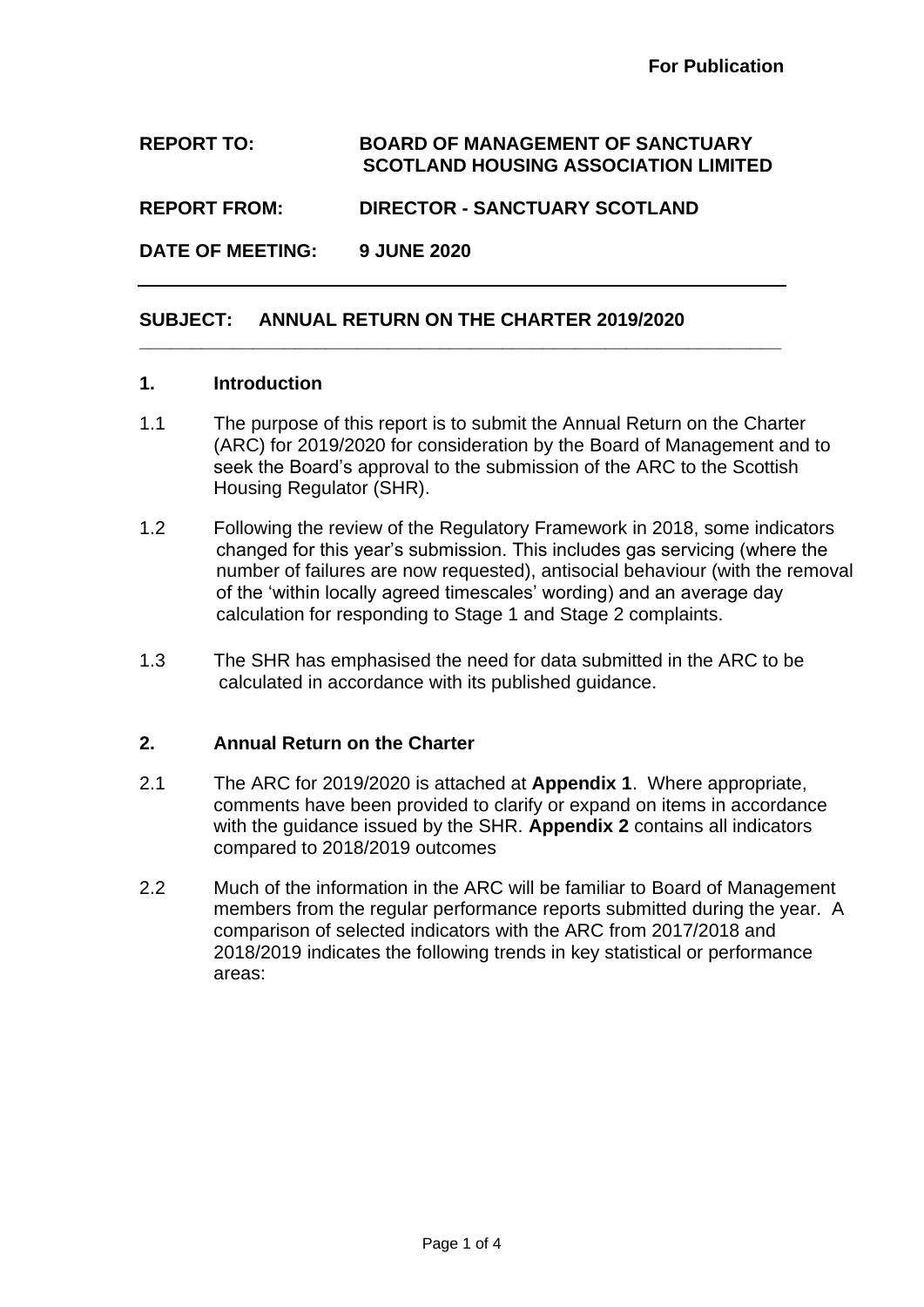| <b>Indicator</b>                                            | <b>ARC</b><br>2017/2018 | <b>ARC</b><br>2018/2019 | <b>ARC</b><br>2019/2020 |
|-------------------------------------------------------------|-------------------------|-------------------------|-------------------------|
|                                                             |                         |                         |                         |
| Number of lets                                              | 562                     | 792                     | 602                     |
| Average days to re-let                                      | 22                      | 25.4                    | 21.9                    |
| Annual Rent Debit (£)                                       | 27.9 m                  | 30.6 m                  | 33.3 m                  |
| Void rent loss (%)<br>(residential only)                    | 0.42                    | 0.43                    | 0.46                    |
| Current tenant arrears (%)                                  | 6.69                    | 5.75                    | 6.28                    |
| Current tenant arrears (£)                                  | 1.8 <sub>m</sub>        | 1.7 <sub>m</sub>        | 2.1 m                   |
| Cash collected (%)                                          | 101.2                   | 101.5                   | 101.23                  |
| Rent increase (%)                                           | 2.7                     | 3.7                     | 2.7                     |
| Evictions                                                   | 12                      | 27                      | 28                      |
| Abandonments                                                | 24                      | 40                      | 41                      |
| <b>Emergency repairs</b><br>completed                       | 7132                    | 6653                    | 6551                    |
| Average time to complete<br>emergency repairs<br>(hours)    | 6.8                     | 5.3                     | 5.16                    |
| Average time to complete<br>non emergency repairs<br>(days) | 8.3                     | 7.8                     | 6.55                    |
| Reactive repairs<br>completed right first time<br>$(\% )$   | 77.6                    | 90.7                    | 92.58                   |

- 2.3 Some of the key issues evident from this summary are:
	- The number of lets has fallen during 2019/2020 due mainly to a reduction in the number of new build properties handed over during the year.
	- In accordance with ARC guidance, current tenant arrears have increased as rental payments and housing benefit payments due for 2019/2020 but received after 1 April 2020 have not been included in the return.
	- Cash collected again exceeded 100 per cent as an element of arrears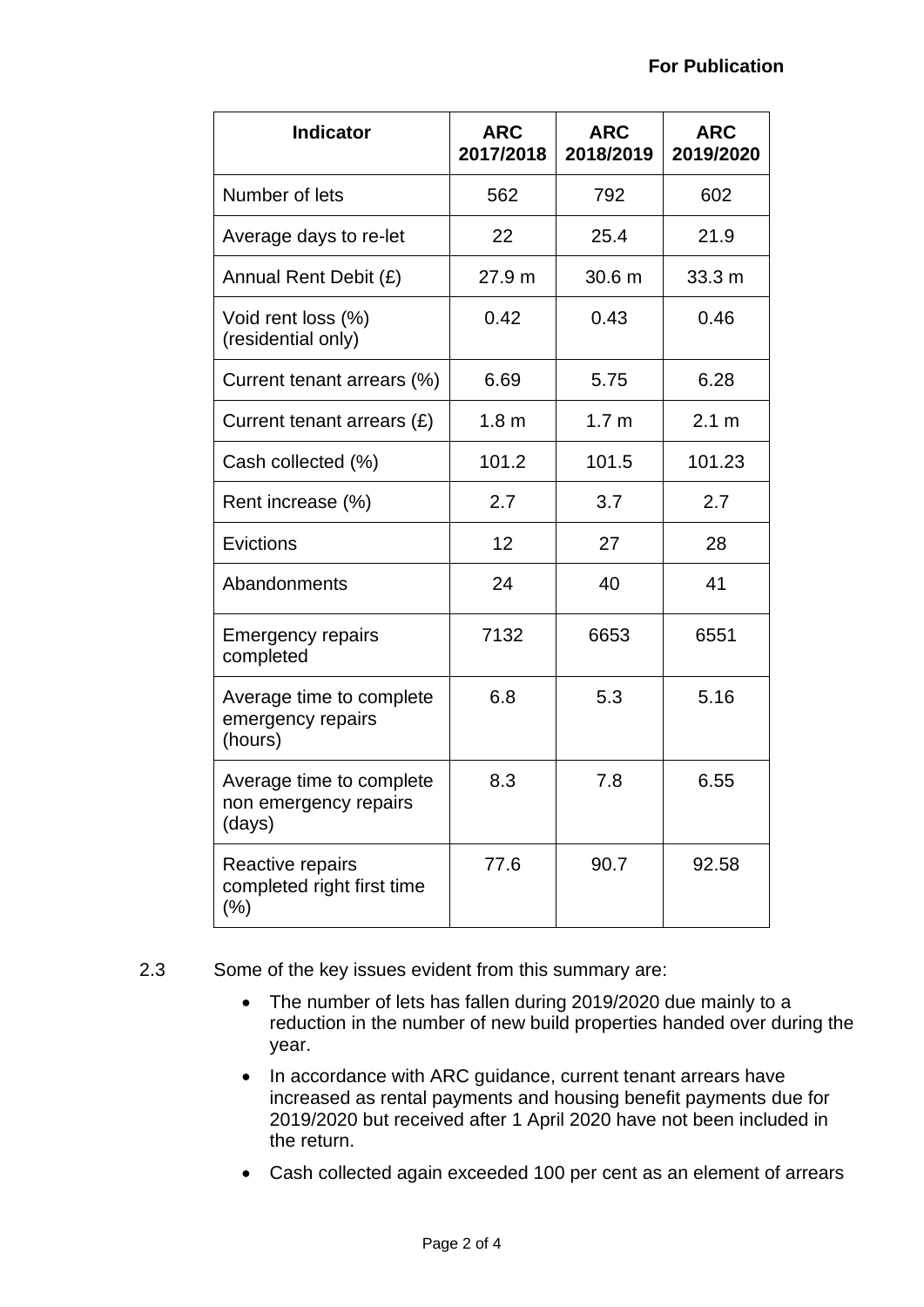from last year has been collected this year.

- A more indicative current tenant arrears performance of 4.9% was provided by the BI team which included all payments made for the year. Early intervention by our Central Income Team and housing teams on arrears cases and excellent welfare rights advice and support to tenants in arrears has contributed to what should have shown as an improved performance.
- There were 28 evictions during 2019/2020, in many cases delays with Universal Credit payments and tenants not paying the housing cost element of the benefit resulted in eviction action.
- The majority of abandoned properties were again in Cumbernauld with 17 per cent being low demand flats in the Carbrain area of the town.
- There has been continued strong performance in completion of both emergency and non emergency repairs, and year on year improvements on reactive repairs completed right first time.
- 2.4 The ARC also contains a number of indicators of tenant satisfaction levels. A tenant satisfaction survey, consistent with the SHR's guidance, was been carried out during 2019 and in terms of ARC guidelines is valid for three years:

| <b>Satisfaction indicator</b>                                                    | % of tenants<br>satisfied<br>2017/2018 | Current % of<br>tenants<br>satisfied |
|----------------------------------------------------------------------------------|----------------------------------------|--------------------------------------|
| Overall service provided by<br>landlord                                          | 82.4                                   | 76                                   |
| Landlord is good at keeping<br>tenants informed                                  | 88.8                                   | 89.4                                 |
| Opportunities given to<br>participate in landlord's decision<br>making processes | 80.5                                   | 89.9                                 |
| Standard of home when moving<br>in                                               | 84.7                                   | 97.9                                 |
| Quality of home                                                                  | 82.1                                   | 81.7                                 |
| Repairs and maintenance<br>service                                               | 78.9                                   | 86.5                                 |
| Management of neighbourhood                                                      | 84.8                                   | 80.2                                 |
| Rent is value for money                                                          | 80.2                                   | 68.1                                 |